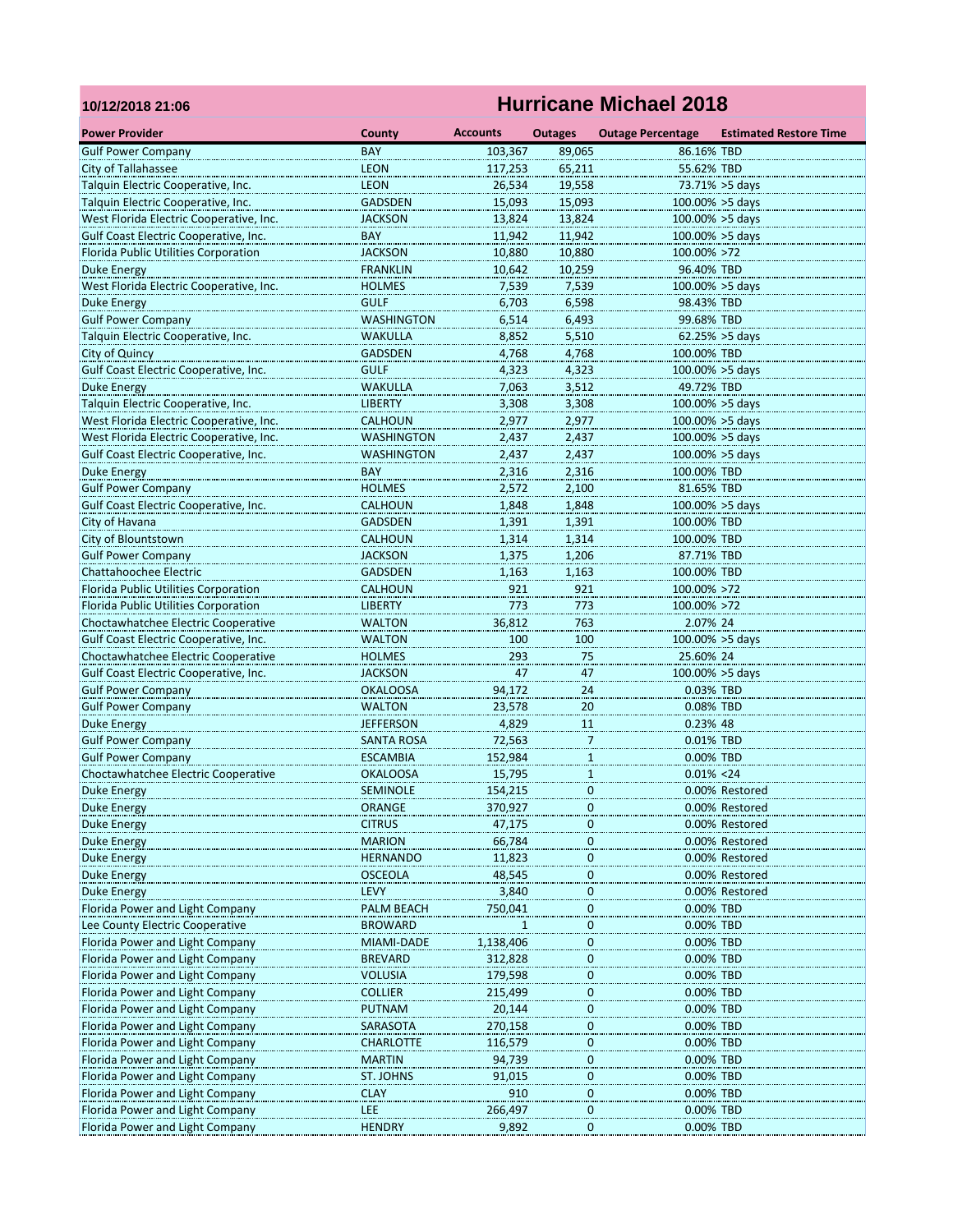| Florida Power and Light Company                    | <b>MANATEE</b>      | 188,203        | 0                       | 0.00% TBD      |
|----------------------------------------------------|---------------------|----------------|-------------------------|----------------|
| Florida Power and Light Company                    | <b>UNION</b>        | 1,637          | 0                       | 0.00% TBD      |
| Florida Power and Light Company                    | <b>INDIAN RIVER</b> | 57,796         | 0                       | 0.00% TBD      |
| Florida Power and Light Company                    | <b>OKEECHOBEE</b>   | 20,142         | $\pmb{0}$               | 0.00% TBD      |
| Florida Power and Light Company                    | <b>ST. LUCIE</b>    | 129,369        | $\mathbf 0$             | 0.00% TBD      |
| Florida Power and Light Company                    | <b>FLAGLER</b>      | 59,608         | 0                       | 0.00% TBD      |
|                                                    |                     |                |                         |                |
| Florida Power and Light Company                    | <b>DESOTO</b>       | 16,855         | 0                       | 0.00% TBD      |
| Florida Power and Light Company                    | <b>MONROE</b>       | 94             | 0                       | 0.00% TBD      |
| Florida Power and Light Company                    | <b>COLUMBIA</b>     | 14,144         | $\mathbf 0$             | 0.00% TBD      |
| Florida Power and Light Company                    | <b>ALACHUA</b>      | 1,245          | $\mathbf 0$             | 0.00% TBD      |
| Florida Power and Light Company                    | <b>SEMINOLE</b>     | 55,586         | 0                       | 0.00% TBD      |
| Florida Power and Light Company                    | <b>BAKER</b>        | 5,516          | 0                       | 0.00% TBD      |
| <b>Duke Energy</b>                                 | <b>PINELLAS</b>     | 526,150        | 0                       | 0.00% Restored |
| Florida Power and Light Company                    | SUWANNEE            | 5,025          | $\pmb{0}$               | 0.00% TBD      |
| Florida Power and Light Company                    | <b>NASSAU</b>       | 22,701         | $\mathbf 0$             | 0.00% TBD      |
| Florida Power and Light Company                    | <b>BRADFORD</b>     |                | 0                       | 0.00% TBD      |
|                                                    |                     | 4,070          |                         |                |
| Duke Energy                                        | <b>PASCO</b>        | 140,774        | 0                       | 0.00% Restored |
| Florida Power and Light Company                    | <b>OSCEOLA</b>      |                | 0                       | 0.00% TBD      |
| Duke Energy                                        | <b>VOLUSIA</b>      | 81,049         | $\mathbf 0$             | 0.00% Restored |
| <b>Duke Energy</b>                                 | LAKE                | 85,247         | $\mathbf 0$             | 0.00% Restored |
| Florida Power and Light Company                    | <b>GLADES</b>       | 3,508          | 0                       | 0.00% TBD      |
| <b>Duke Energy</b>                                 | <b>POLK</b>         | 103,167        | 0                       | 0.00% Restored |
| <b>Duke Energy</b>                                 | <b>HIGHLANDS</b>    | 54,128         | 0                       | 0.00% Restored |
| Florida Power and Light Company                    | <b>ORANGE</b>       | $\overline{3}$ | $\mathbf 0$             | 0.00% TBD      |
| Duke Energy                                        | <b>HARDEE</b>       | 2,746          | $\mathbf 0$             | 0.00% Restored |
|                                                    |                     |                |                         |                |
| Duke Energy                                        | <b>TAYLOR</b>       | 6,261          | 0                       | 0.00% Restored |
| Duke Energy                                        | <b>SUMTER</b>       | 10,453         | 0                       | 0.00% Restored |
| <b>Duke Energy</b>                                 | <b>ALACHUA</b>      | 5,071          | 0                       | 0.00% Restored |
| <b>Duke Energy</b>                                 | <b>MADISON</b>      | 4,037          | $\mathbf 0$             | 0.00% Restored |
| Florida Power and Light Company                    | <b>DUVAL</b>        | 9              | $\mathbf 0$             | 0.00% TBD      |
| Florida Power and Light Company                    | <b>HIGHLANDS</b>    | 519            | 0                       | 0.00% TBD      |
| Duke Energy                                        | <b>HAMILTON</b>     | 3,021          | 0                       | 0.00% Restored |
| <b>Duke Energy</b>                                 | <b>DIXIE</b>        | 1,917          | 0                       | 0.00% Restored |
| <b>Duke Energy</b>                                 | <b>GILCHRIST</b>    | 1,681          | $\mathbf 0$             | 0.00% Restored |
| Duke Energy                                        | LAFAYETTE           | 880            | $\mathbf 0$             | 0.00% Restored |
|                                                    |                     |                |                         |                |
| <b>Duke Energy</b>                                 | SUWANNEE            | 833            | 0                       | 0.00% Restored |
| Duke Energy                                        | <b>COLUMBIA</b>     | 535            | 0                       | 0.00% Restored |
| <b>Duke Energy</b>                                 | <b>BREVARD</b>      | 16             | 0                       | 0.00% Restored |
| Central Florida Electric Cooperative               | <b>ALACHUA</b>      | 875            | $\mathbf 0$             | 0.00% TBD      |
| City of Alachua                                    | <b>ALACHUA</b>      | 4,426          | $\mathbf 0$             | 0.00% TBD      |
| City of Newberry                                   | <b>ALACHUA</b>      | 1,727          | 0                       | 0.00% TBD      |
| Clay Electric Cooperative                          | ALACHUA             | 22,328         |                         | 0.00% IBD      |
| Gainesville (Gainesville Regional Utilities - GRU) | <b>ALACHUA</b>      | 94,473         | 0                       | 0.00% TBD      |
| Clay Electric Cooperative                          | <b>BAKER</b>        | 2,476          | $\pmb{0}$               | 0.00% TBD      |
| Okefenoke Rural Electric Membership Corporation    | <b>BAKER</b>        | 3,597          | $\overline{\mathbf{0}}$ | 0.00% TBD      |
| City of Starke                                     | <b>BRADFORD</b>     | 2,685          | 0                       | 0.00% TBD      |
| <b>Clay Electric Cooperative</b>                   | <b>BRADFORD</b>     | 5,837          | 0                       | 0.00% TBD      |
| Peace River Electric Cooperative, Inc.             |                     | 54             | 0                       |                |
|                                                    | <b>BREVARD</b>      |                |                         | 0.00% TBD      |
| Florida Power and Light Company                    | <b>BROWARD</b>      | 939,530        | $\mathbf 0$             | 0.00% TBD      |
| Lee County Electric Cooperative                    | <b>CHARLOTTE</b>    | 858            | $\pmb{0}$               | 0.00% TBD      |
| Sumter Electric Cooperative, Inc.                  | <b>CITRUS</b>       | 15,415         | 0                       | 0.00% TBD      |
| Withlacoochee River Electric Cooperative, Inc.     | <b>CITRUS</b>       | 25,648         | 0                       | 0.00% TBD      |
| <b>Clay Electric Cooperative</b>                   | <b>CLAY</b>         | 79,473         | 0                       | 0.00% TBD      |
| <b>Green Cove Springs Electric</b>                 | <b>CLAY</b>         | 3,889          | $\pmb{0}$               | 0.00% TBD      |
| Jacksonville (JEA)                                 | <b>CLAY</b>         | 9,994          | $\pmb{0}$               | 0.00% TBD      |
| Lee County Electric Cooperative                    | <b>COLLIER</b>      | 35,211         | 0                       | 0.00% TBD      |
| <b>Clay Electric Cooperative</b>                   | <b>COLUMBIA</b>     | 16,922         | 0                       | 0.00% TBD      |
| Suwannee Valley Electric Cooperative, Inc.         | <b>COLUMBIA</b>     | 1,913          | 0                       | 0.00% Restored |
|                                                    |                     | 972            |                         | 0.00% TBD      |
| Peace River Electric Cooperative, Inc.             | <b>DESOTO</b>       |                | $\pmb{0}$               |                |
| Central Florida Electric Cooperative               | <b>DIXIE</b>        | 7,595          | $\mathbf 0$             | 0.00% TBD      |
| <b>Tri-County Electric Cooperative</b>             | <b>DIXIE</b>        | 601            | 0                       | 0.00% TBD      |
| Clay Electric Cooperative                          | <b>DUVAL</b>        |                | 0                       | 0.00% TBD      |
| Jacksonville (JEA)                                 | <b>DUVAL</b>        | 430,918        | 0                       | 0.00% TBD      |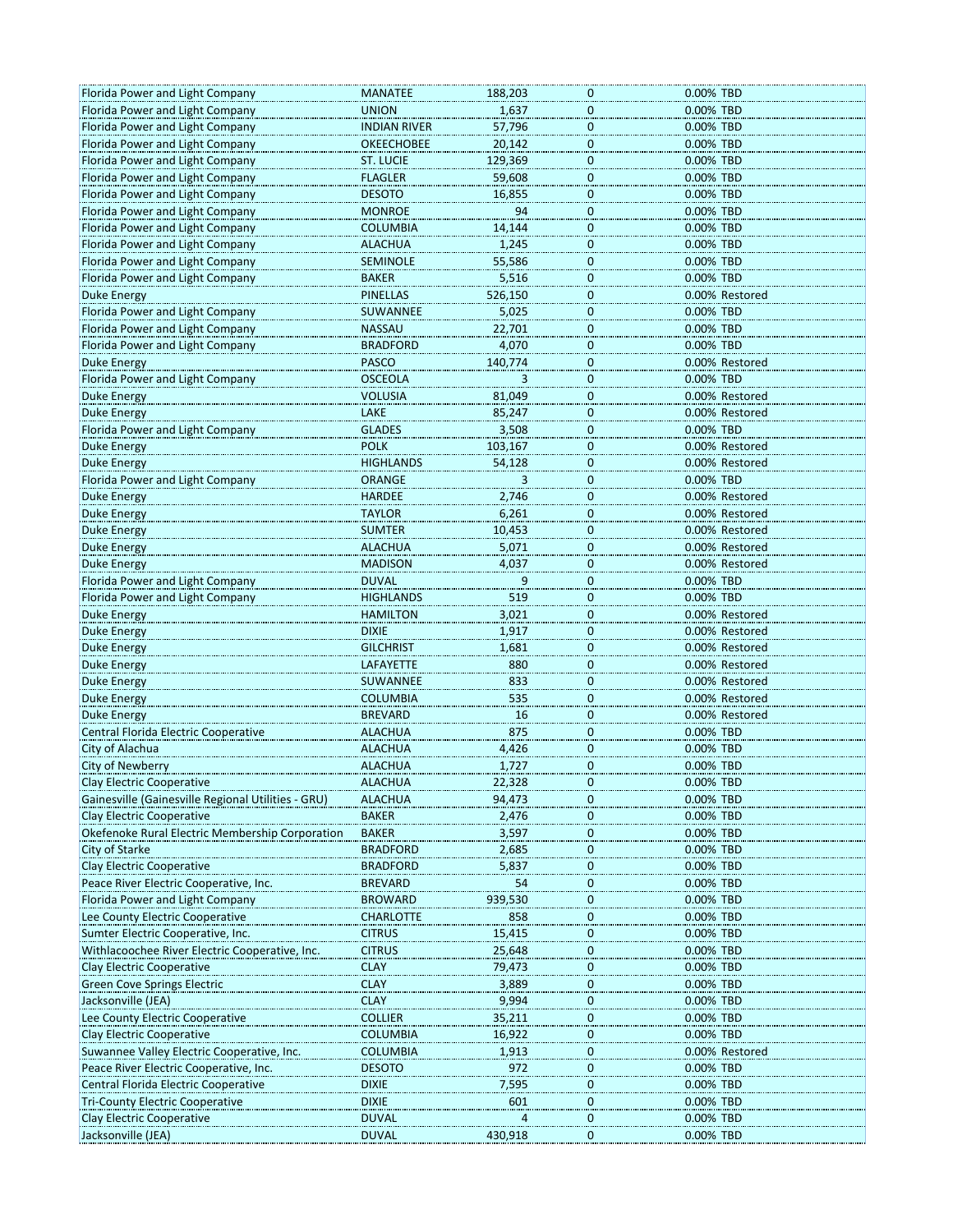| Jacksonville Beach (Beaches Energy Services)    | <b>DUVAL</b>        | 18,875         | 0                | 0.00% TBD      |
|-------------------------------------------------|---------------------|----------------|------------------|----------------|
| Escambia River Electric Cooperative, Inc.       | <b>ESCAMBIA</b>     | 3,452          | $\mathbf 0$      | 0.00% TBD      |
| Clay Electric Cooperative                       | <b>FLAGLER</b>      | $\overline{2}$ | $\pmb{0}$        | 0.00% TBD      |
|                                                 |                     |                |                  |                |
| <b>Duke Energy</b>                              | <b>FLAGLER</b>      | 17             | $\mathbf 0$      | 0.00% Restored |
| Central Florida Electric Cooperative            | <b>GILCHRIST</b>    | 7,424          | $\mathbf 0$      | 0.00% Restored |
| Clay Electric Cooperative                       | <b>GILCHRIST</b>    | 4              | $\overline{0}$   | 0.00% TBD      |
| City of Moore Haven                             | <b>GLADES</b>       | 912            | $\mathbf 0$      | 0.00% TBD      |
| Glades Electric Cooperative, Inc.               | <b>GLADES</b>       | 3,015          | $\mathbf 0$      | 0.00% TBD      |
| Suwannee Valley Electric Cooperative, Inc.      | <b>HAMILTON</b>     | 3,786          | $\mathbf 0$      | 0.00% Restored |
| City of Wauchula                                | <b>HARDEE</b>       | 2,734          | $\overline{0}$   | 0.00% TBD      |
| Florida Power and Light Company                 | <b>HARDEE</b>       | 33             | 0                | 0.00% TBD      |
| Peace River Electric Cooperative, Inc.          | <b>HARDEE</b>       | 6,862          | 0                | 0.00% TBD      |
| City of Clewiston                               | <b>HENDRY</b>       | 4,272          | $\mathbf 0$      | 0.00% TBD      |
| Glades Electric Cooperative, Inc.               | <b>HENDRY</b>       | 3,530          | $\mathbf 0$      | 0.00% TBD      |
| Lee County Electric Cooperative                 | <b>HENDRY</b>       | 892            | $\mathbf 0$      | 0.00% TBD      |
| Sumter Electric Cooperative, Inc.               | <b>HERNANDO</b>     | 186            | 0                | 0.00% TBD      |
| Withlacoochee River Electric Cooperative, Inc.  | <b>HERNANDO</b>     | 83,034         | 0                | 0.00% TBD      |
| Glades Electric Cooperative, Inc.               | <b>HIGHLANDS</b>    | 7,321          | 0                | 0.00% TBD      |
|                                                 |                     |                |                  |                |
| Peace River Electric Cooperative, Inc.          | <b>HIGHLANDS</b>    | 376            | $\mathbf 0$      | 0.00% TBD      |
| <b>Duke Energy</b>                              | HILLSBOROUGH        | 24             | $\overline{0}$   | 0.00% Restored |
| Peace River Electric Cooperative, Inc.          | HILLSBOROUGH        | 1,159          | $\overline{0}$   | 0.00% TBD      |
| <b>Tampa Electric Company</b>                   | <b>HILLSBOROUGH</b> | 633,079        | 0                | 0.00% Restored |
| City of Vero Beach                              | <b>INDIAN RIVER</b> | 35,030         | $\mathbf 0$      | 0.00% TBD      |
| Peace River Electric Cooperative, Inc.          | <b>INDIAN RIVER</b> | 216            | 0                | 0.00% TBD      |
| <b>Tri-County Electric Cooperative</b>          | <b>JEFFERSON</b>    | 3,547          | $\mathbf 0$      | 0.00% Restored |
| Central Florida Electric Cooperative            | LAFAYETTE           |                | $\overline{0}$   | 0.00% TBD      |
| Suwannee Valley Electric Cooperative, Inc.      | LAFAYETTE           | 3,252          | 0                | 0.00% Restored |
| <b>Tri-County Electric Cooperative</b>          | <b>LAFAYETTE</b>    | 51             | 0                | 0.00% TBD      |
| City of Leesburg                                | LAKE                | 22,000         | 0                | 0.00% TBD      |
| City of Mount Dora                              | LAKE                | 5,706          | $\overline{0}$   | 0.00% TBD      |
| <b>Clay Electric Cooperative</b>                | LAKE                | 2,239          | $\overline{0}$   | 0.00% TBD      |
| Sumter Electric Cooperative, Inc.               | LAKE                | 64,924         | 0                | 0.00% TBD      |
| Lee County Electric Cooperative                 | LEE                 | 179,084        | $\mathbf 0$      | 0.00% TBD      |
| <b>Duke Energy</b>                              | <b>LEON</b>         | 66             | $\mathbf 0$      | 0.00% Restored |
|                                                 |                     |                |                  |                |
| Central Florida Electric Cooperative            | LEVY                | 17,513         | $\mathbf 0$      | 0.00% Restored |
| City of Williston                               | LEVY                | 1,462          | $\overline{0}$   | 0.00% TBD      |
| <b>Clay Electric Cooperative</b>                | LEVY                | 712            | 0                | 0.00% TBD      |
| Sumter Electric Cooperative, Inc.               | LEVY                | 1,605          | 0                | 0.00% TBD      |
| <b>Tri-County Electric Cooperative</b>          | <b>MADISON</b>      | 7,000          | 0                | 0.00% Restored |
| Peace River Electric Cooperative, Inc.          | <b>MANATEE</b>      | 26,510         | 0                | 0.00% TBD      |
| Central Florida Electric Cooperative            | <b>MARION</b>       | 9              | 0                | 0.00% TBD      |
| Clay Electric Cooperative                       | <b>MARION</b>       | 16,301         |                  | 0.00% TBD      |
| Ocala (Ocala Electric Utility)                  | <b>MARION</b>       | 49,955         | 0                | 0.00% TBD      |
| Sumter Electric Cooperative, Inc.               | <b>MARION</b>       | 57,949         | $\mathbf 0$      | 0.00% TBD      |
| Homestead                                       | MIAMI-DADE          | 23,086         | 0                | 0.00% TBD      |
| Florida Keys Electric Cooperative               | <b>MONROE</b>       | 31,941         | $\boldsymbol{0}$ | 0.00% TBD      |
| <b>Keys Energy Services</b>                     | <b>MONROE</b>       | 30,000         | 0                | 0.00% TBD      |
| Florida Public Utilities Corporation            | <b>NASSAU</b>       | 15,989         | $\mathbf 0$      | 0.00% Restored |
| Okefenoke Rural Electric Membership Corporation | <b>NASSAU</b>       | 6,988          | $\mathbf 0$      | 0.00% TBD      |
| Glades Electric Cooperative, Inc.               | OKEECHOBEE          | 2,278          | $\mathbf 0$      | 0.00% TBD      |
| City of Winter Park                             | ORANGE              | 13,941         | 0                | 0.00% TBD      |
| Orlando (Orlando Utilities Commission - OUC)    | ORANGE              | 197,030        | 0                | 0.00% TBD      |
|                                                 | <b>ORANGE</b>       | 120            | 0                | 0.00% TBD      |
| <b>Reedy Creek</b>                              |                     |                |                  |                |
| Kissimmee (Kissimmee Utility Authority - KUA)   | <b>OSCEOLA</b>      | 67,889         | $\pmb{0}$        | 0.00% TBD      |
| Peace River Electric Cooperative, Inc.          | <b>OSCEOLA</b>      | 929            | 0                | 0.00% TBD      |
| St. Cloud (Operated by OUC)                     | OSCEOLA             | 35,853         | $\mathbf 0$      | 0.00% TBD      |
| Lake Worth Utilities                            | PALM BEACH          | 27,847         | 0                | 0.00% TBD      |
| Sumter Electric Cooperative, Inc.               | <b>PASCO</b>        | 36             | 0                | 0.00% TBD      |
| <b>Tampa Electric Company</b>                   | <b>PASCO</b>        | 23,560         | $\mathbf 0$      | 0.00% Restored |
| Withlacoochee River Electric Cooperative, Inc.  | <b>PASCO</b>        | 106,154        | 0                | 0.00% TBD      |
| <b>Tampa Electric Company</b>                   | <b>PINELLAS</b>     | 10,940         | 0                | 0.00% Restored |
| <b>City of Bartow</b>                           | <b>POLK</b>         | 11,790         | 0                | 0.00% TBD      |
| City of Fort Meade                              | <b>POLK</b>         | 2,379          | $\mathbf 0$      | 0.00% TBD      |